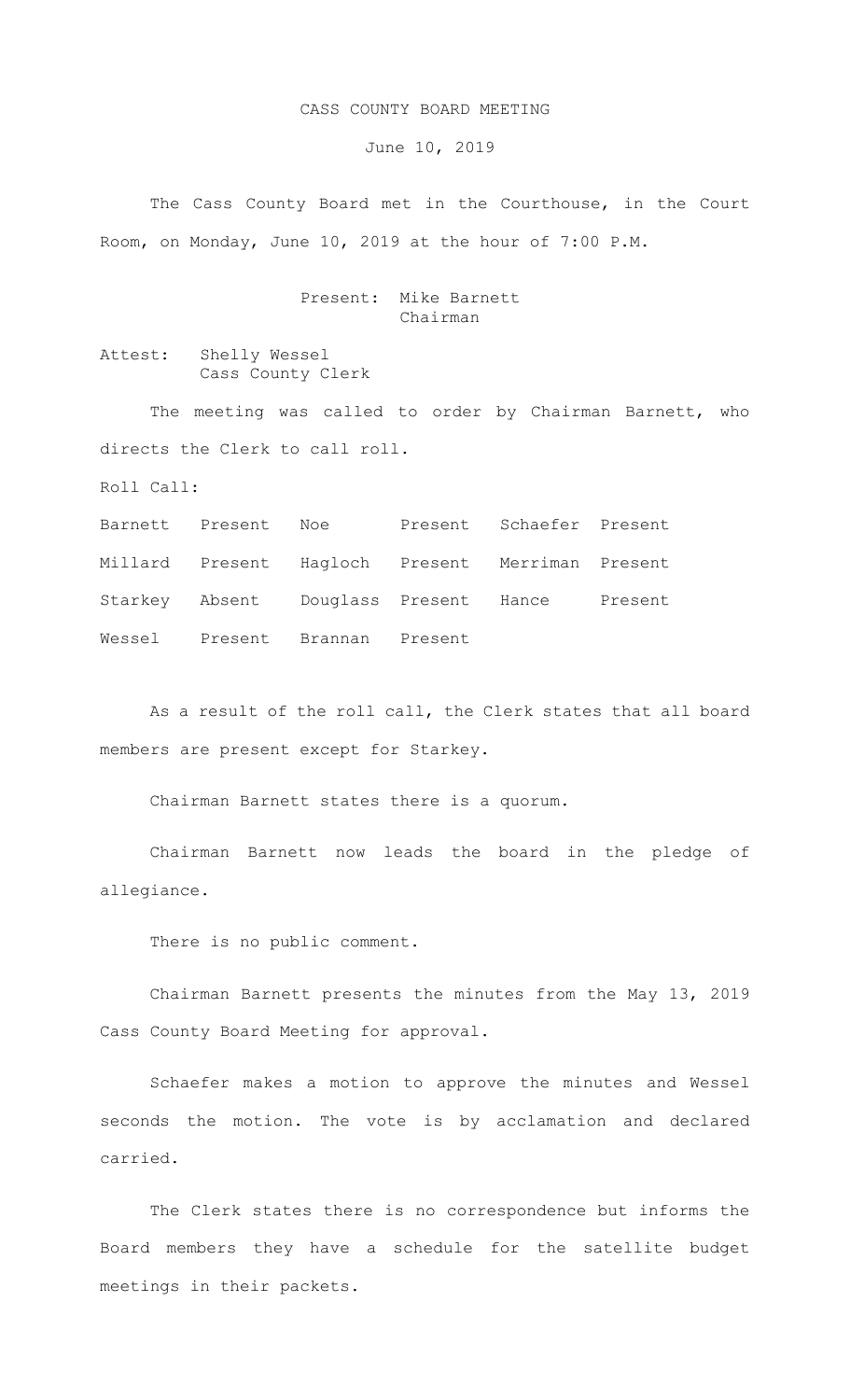Chairman Barnett next calls for reports from the standing committees:

Noe, Chairman of the Courthouse and Jail Committee, reports the Committee met on June 6, 2019 and approved all bills as presented.

Hagloch reports Road and Bridge met on June 3, 2019 and approved all bills.

 Merriman, Chairman of the Public Safety, Environment and Housing Committee, reports the committee met May 28, 2019. Merriman states the committee received an ESDA report from Roger Lauder. Merriman reports the committee discussed the flooding issue and also the emergency drill that took place in Ashland.

Animal Control met on May 23, 2019. Nine dogs were picked up, two dogs were returned to their owners, two dogs were adopted, and five were euthanized.

Chairman Barnett next reports that the County is planning for a new County Highway building in the future. Barnett asks Merriman if the Animal Control Committee has discussed the possibility of moving the animal control facility to Beardstown. Merriman informs Barnett that the committee has been discussing it for some time but Bob Burget, the Beardstown representative, has not attended the last few meetings.

Barnett, with Merriman's consent will pursue the topic with Mayor Leslie Harris at the next Beardstown Regional Flood Prevention District meeting on June 20, 2019.

Brannan reports the Housing Authority Board met on May 15, 2019. Brannan reports Cass Affordable Housing discussed a letter concerning former board member Miss Martinez.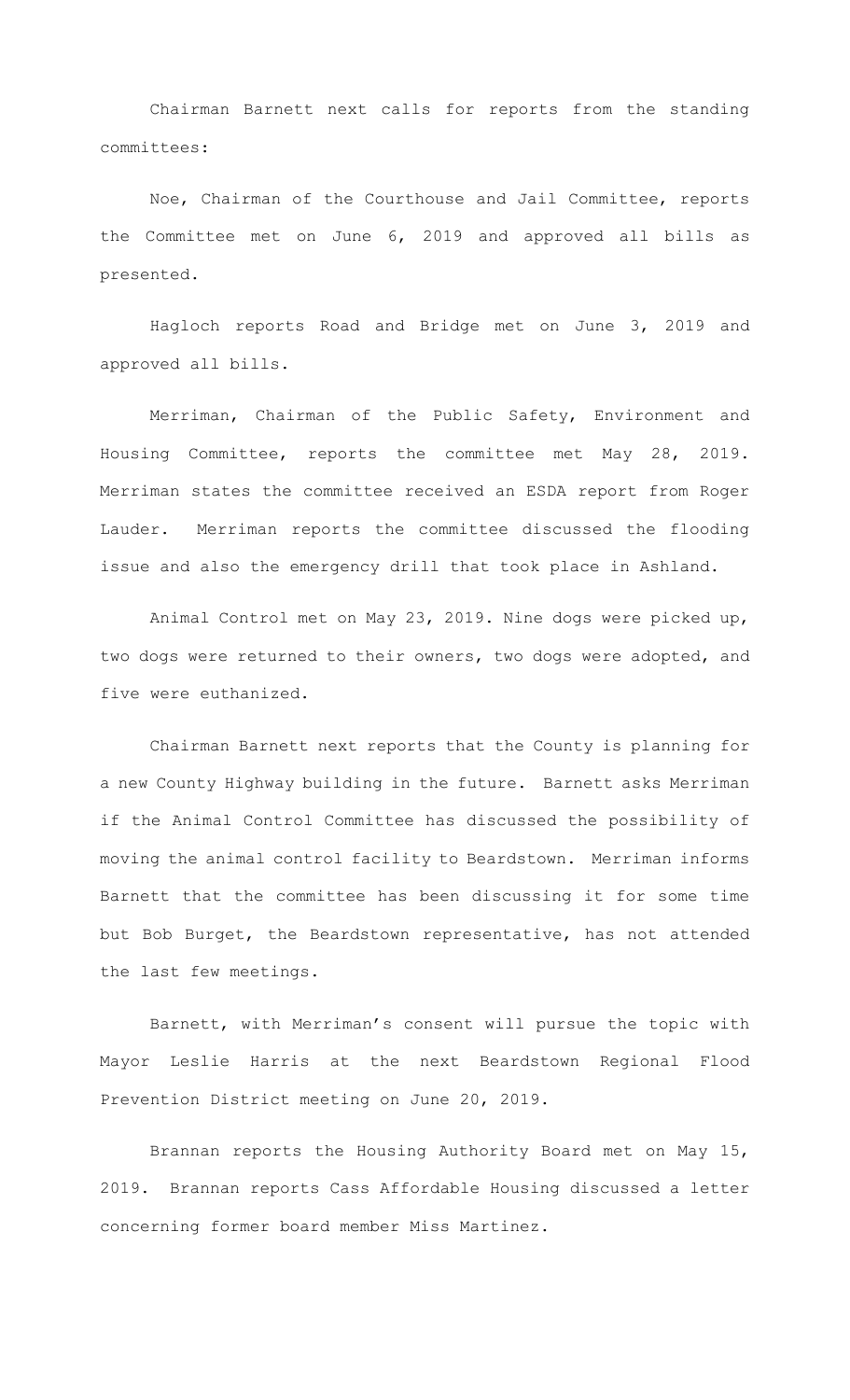Brannan next reports that the Rushville application has been approved for a 24 unit housing development. They anticipate construction will begin in March or April of 2020. The units should be ready to move into by August of 2020.

Brannan states Cass County will receive an administrative fee for overseeing the Rushville development.

Brannan, reporting for Health Department, reports they met on May 22, 2019. Brannan states clinic revenue is down due to some billing issues.

Brannan reports there are no active cases of TB in Cass County.

Brannan also reports that Hospice has received an award for the Highest Level of Quality Service.

Chairman Barnett, reporting for Liquor Control, reports there was an inquiry about a County Liquor License for serving on premises. Chairman Barnett states the request was withdrawn. Stoplight Liquor is the only business with a current County Liquor License. This license is due to be renewed by June 30, 2019.

Merriman, Chairman of the Supervisor of Assessment's Committee, reports the committee met on May 20, 2019.

Merriman reports Crista Stanbridge passed the test she took in Bloomington. Merriman also reports that Maggie Nordsiek has been hired for part time summer help.

Merriman states the next meeting will be held on Tuesday, June 25, 2019 at 6:00 p.m.

Noe, reporting for O.E.D.C., reports Dustin Fritsche attended a meeting in Pittsfield.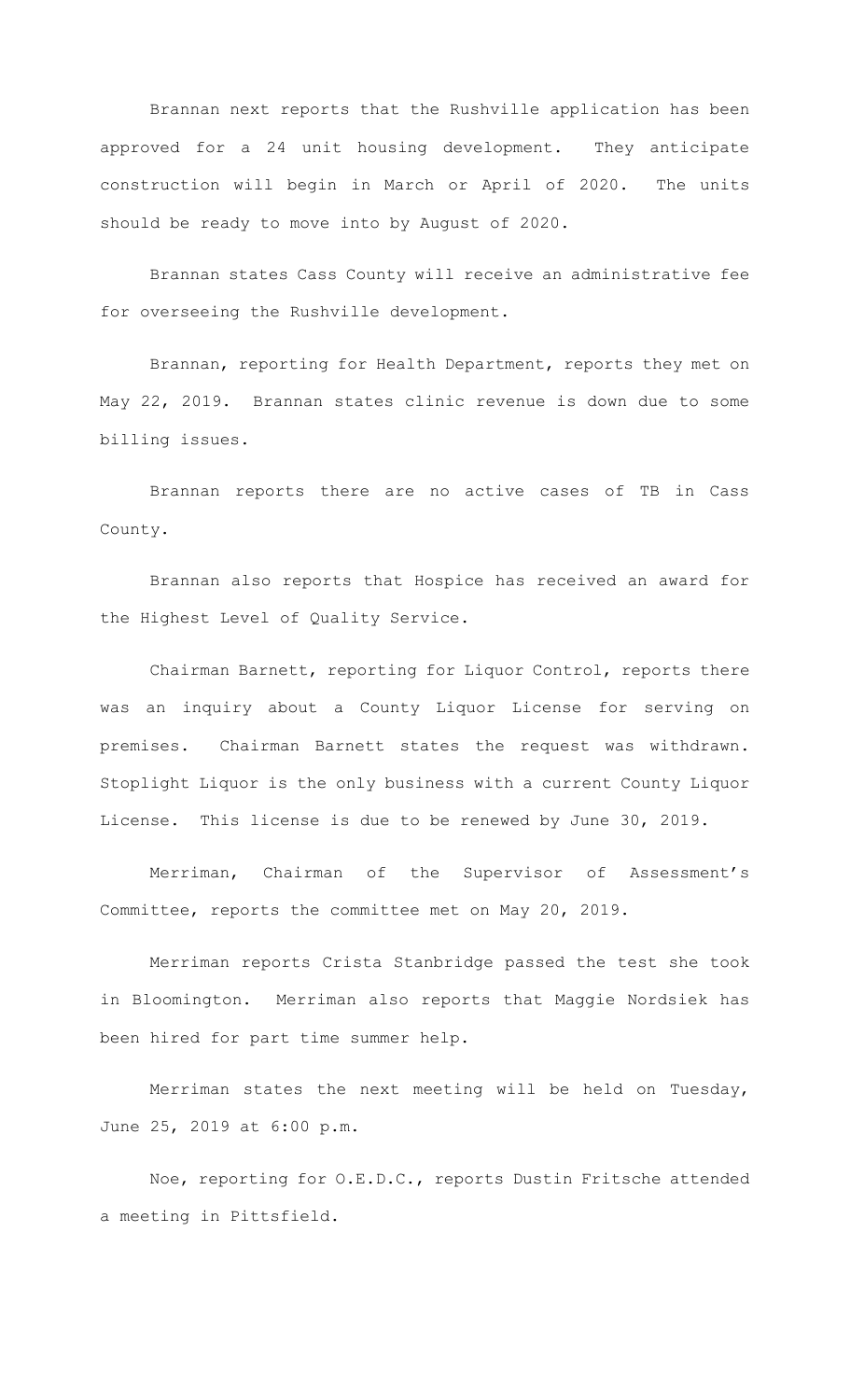Noe states the students participating in the survey at the Beardstown Marina turned their information into the U of I and are awaiting results.

Noe states that reports were given on the Virginia BBQ, the damage to the Cass County Courthouse, the Solar Ordinance, and also the Blues, Brews, & BBQ taking place in Beardstown.

Noe also reports the Beardstown Farmers Market will take place on Thursdays.

Millard, reporting for Policies and Procedures, informs the board the initial design and development for the upcoming Cass County Courthouse website are complete. Training will be taking place for the individuals that will be maintaining the website.

Chairman Barnett next asks Sheriff Ohrn if he has the numbers for the final cost of cleanup due to storm damage. Ohrn estimates the cost of the dumpster around \$500 and cleanup at \$1200. Ohrn states they are still waiting on bids to fix the Courthouse steps.

Hagloch, reporting for E-9-1-1, reports the committee met May 20, 2019 and approved all bills.

Schaefer, Liaison for Arenzville Rural Water, reports the annual meeting will be held June 18, 2019 at 7:00 p.m. at Virginia City Hall.

Schaefer reports they are currently working on obtaining easements for Phase 3.

Schaefer, Liaison for the Mental Health Board, reports they met May 22, 2019, but did not have enough members present for a quorum. Schaefer states a new billing system was introduced but could not be voted on due to not having a quorum.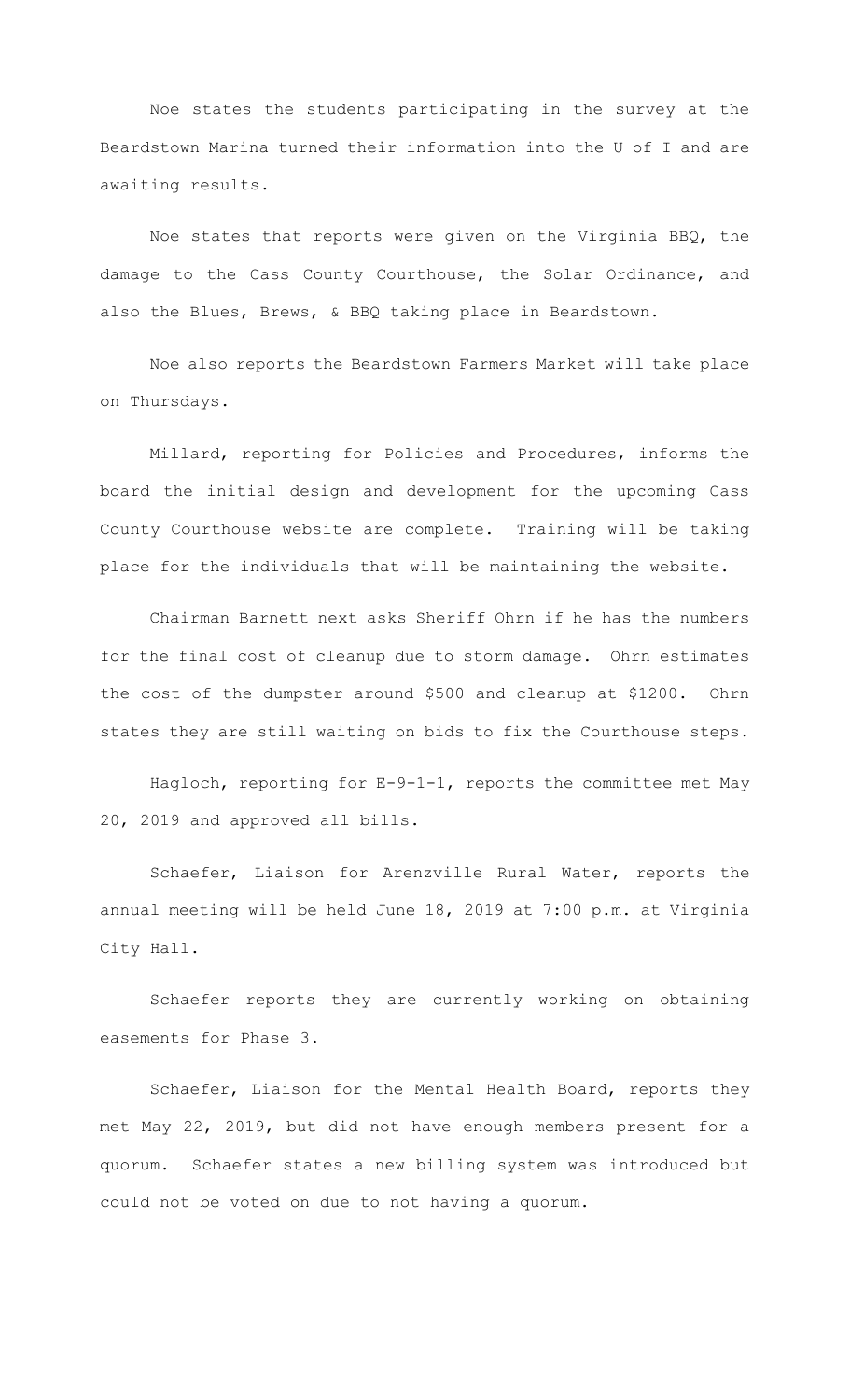Barnett next gives the Chairman's report.

Chairman Barnett reports in the last month \$6500 in pledges have been received for the heart compression machine.

Chairman Barnet would like to thank J.R. Blair, Board Chairman of West Central Bank. Barnett states that Blair was instrumental in acquiring a \$2500 donation from Brandt Fertilizer.

Chairman Barnett estimates the donations for the new heart compression machine will cover 69% of the cost.

Barnett next mentions potential donations from the Passavant Foundation in August and West Central Bank might be willing to give a second donation.

Barnett states the four board representatives of Eastern Cass County would be the first to jump in and help if there was flooding in Beardstown or Chandlerville.

Barnett would like to ask that the members of the board make a monetary contribution for the heart compression machine in support of the Eastern Cass County Ambulance.

Barnett next distributes a copy of the proposed Solar Ordinance to the board members. Barnett explains that the Beardstown Drainage Commissioner had requested 240 feet between the edge of the Solar Farm and the edge of the drainage ditch. Barnett and Denzil Lorton planned to offer 150 feet. Barnett would like to speak with other drainage commissioners to get their opinions.

Barnett explains if this solar farm becomes a reality it will help farmers, help provide clean energy, and help the tax payers of Cass County.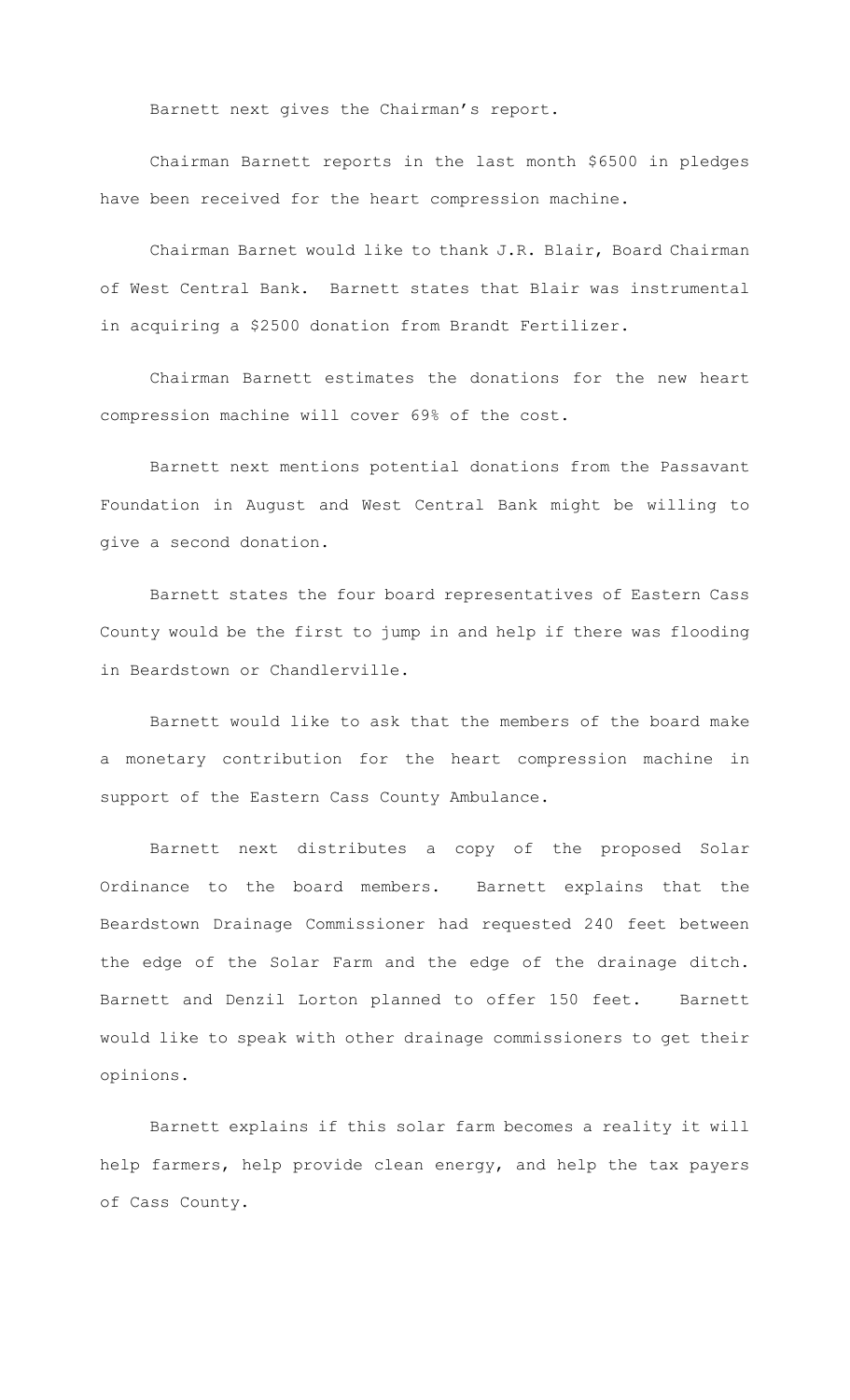Barnett would like to recognize all county organizations contributing to the Beardstown Flood Prevention. Barnett recognizes Public Health, Mental Health, Cass Schuyler Public Transit, Housing, IEMA, and the Red Cross.

Barnett would also like to recognize Tim Icenogle. Barnett reports Icenogle is the Clerk of the Beardstown Regional Flood Prevention District. Barnett states that Icenogle chairs the meetings and he does an excellent job.

Barnett would also like to thank ESDA director Roger Lauder. Barnett states that any request made by Lauder to the city or drainage districts have been met almost immediately.

Barnett also recognizes Kim Hance, the newest representative appointed to the Beardstown Regional Flood Prevention District. Sheriff Ohrn, or one of his deputies, has also attended every meeting.

Barnett states that he is very pleased with the effort the county has put forth to deal with the potential flooding issue. He is also quite pleased with the way all the different entities have come together to work as a team.

There are no reports from the following committees:

Rural Water Finance and Judiciary Legislative Insurance and Bonds MCS Coop Ext. Beardstown TIF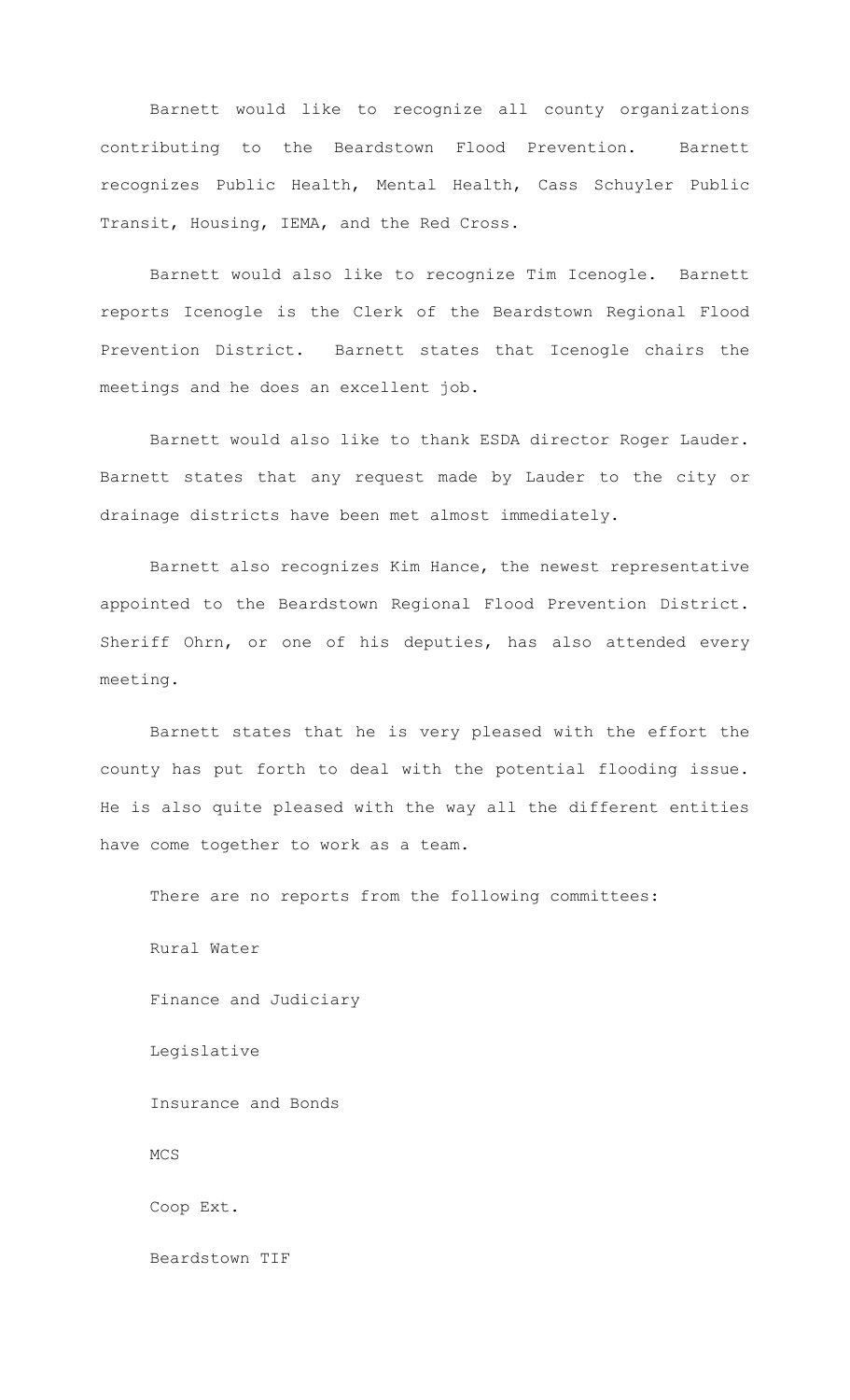O.E.D.C. Tourism

The Board now moves on to new business.

Clerk Wessel presents the Inventories for Judge Wessel, States Attorney, Health Department, T.B., County Clerk, Circuit Clerk, ESDA, Sheriff Office, E-9-1-1, Treasurer, Highway Department, Probation, and the County Board.

Douglass makes a motion to receive the inventories and Hance seconds the motion. The vote is by acclamation and declared carried.

Chairman Barnett next presents the Ordinance to Increase Civil and Criminal Filing Fees. Circuit Clerk, Cherie Kay Garner, and Circuit Judge Wessel give a brief explanation of the increase in costs by statute to the County Board.

Garner and Wessel state that Chief Judge McCartney has been very helpful in the process and approves of the ordinance. Judge Wessel states the ordinance is in accordance with the new statutes and state law.

Judge Wessel commends Garner for writing the ordinance. Judge Wessel states the ordinance Garner drafted for Cass County is also being used by other counties in the area.

Merriman makes a motion to approve the ordinance and Brannan seconds the motion.

Chairman Barnett directs the Clerk to call roll.

The Clerk calls roll.

Roll Call:

Barnett Yes Noe Yes Schaefer Yes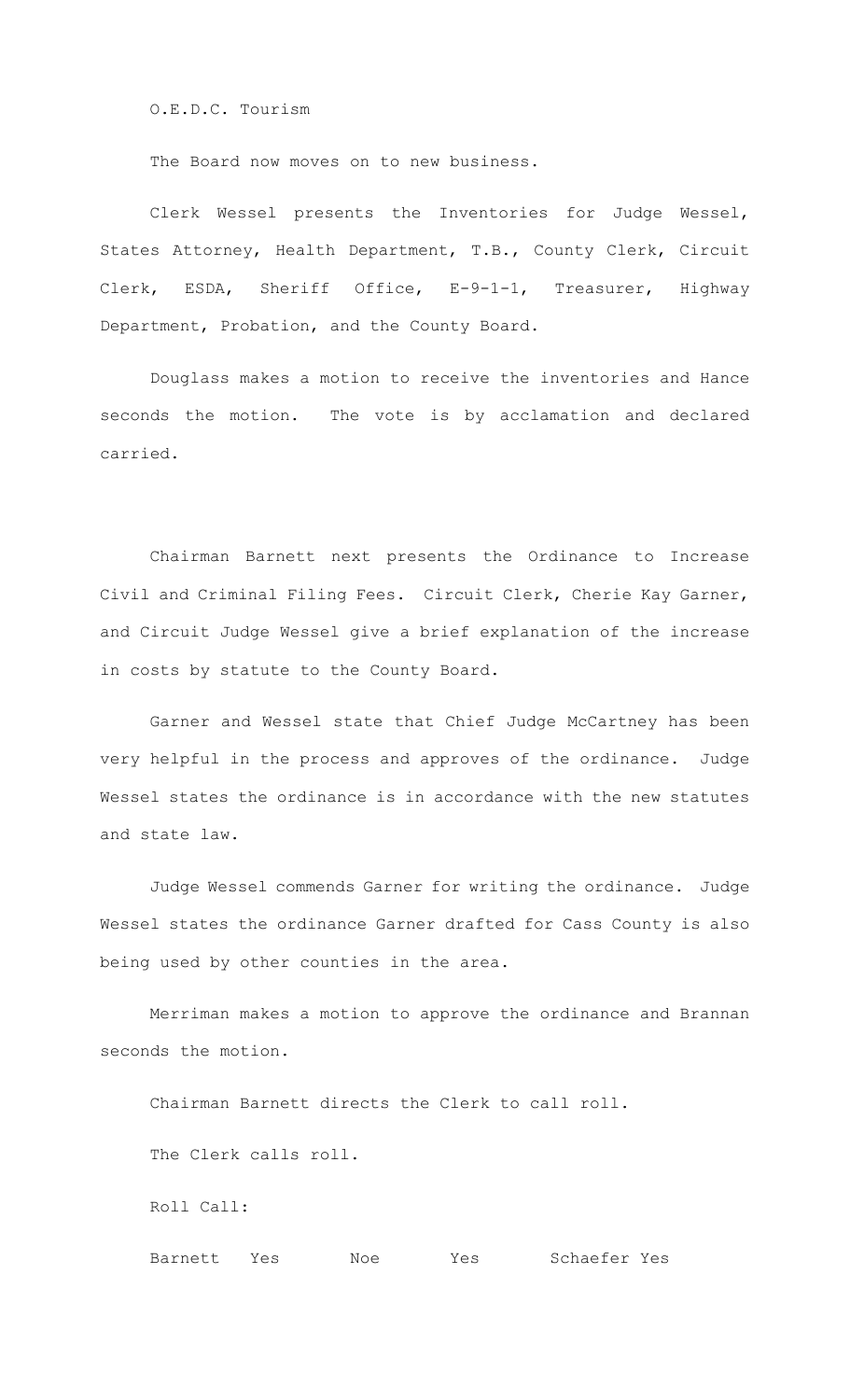| Millard | Yes                         | Hagloch Yes |     | Merriman Yes |     |
|---------|-----------------------------|-------------|-----|--------------|-----|
|         | Starkey Absent Douglass Yes |             |     | Hance        | Yes |
| Brannan | Yes                         | Wessel      | Yes |              |     |

As a result of the roll call, the Clerk states all members present have voted in the affirmative. Chairman Barnett declares the motion carried.

Chairman Barnett next presents for approval the proposal to change the Cass County Courthouse hours from 8:30 a.m. to 4:30 p.m. to the hours of 8:00 a.m. to 4:00 p.m. Monday through Friday.

Judge Wessel explains this change would help with criminal court proceedings as other courthouses in the 8th Circuit have the 8:00 a.m. to 4:00 p.m. schedule.

Judge Wessel also states that he has personally spoken with all elected officials regarding this possible change. Judge Wessel informed all officials that if one person objected to the change he would stop pursuing the issue immediately. None of the elected officials or courthouse staff objected to the change.

The new hours will begin on August 5, 2019.

Board Member Wessel makes a motion to approve the proposal and Millard seconds the motion

Chairman Barnett instructs the Clerk to call roll.

The Clerk calls roll.

Roll Call:

| Barnett | Yes | Noe                         | Yes | Schaefer Yes |     |
|---------|-----|-----------------------------|-----|--------------|-----|
| Millard | Yes | Hagloch Yes                 |     | Merriman Yes |     |
|         |     | Starkey Absent Douglass Yes |     | Hance        | Yes |
| Brannan | Yes | Wessel                      | Yes |              |     |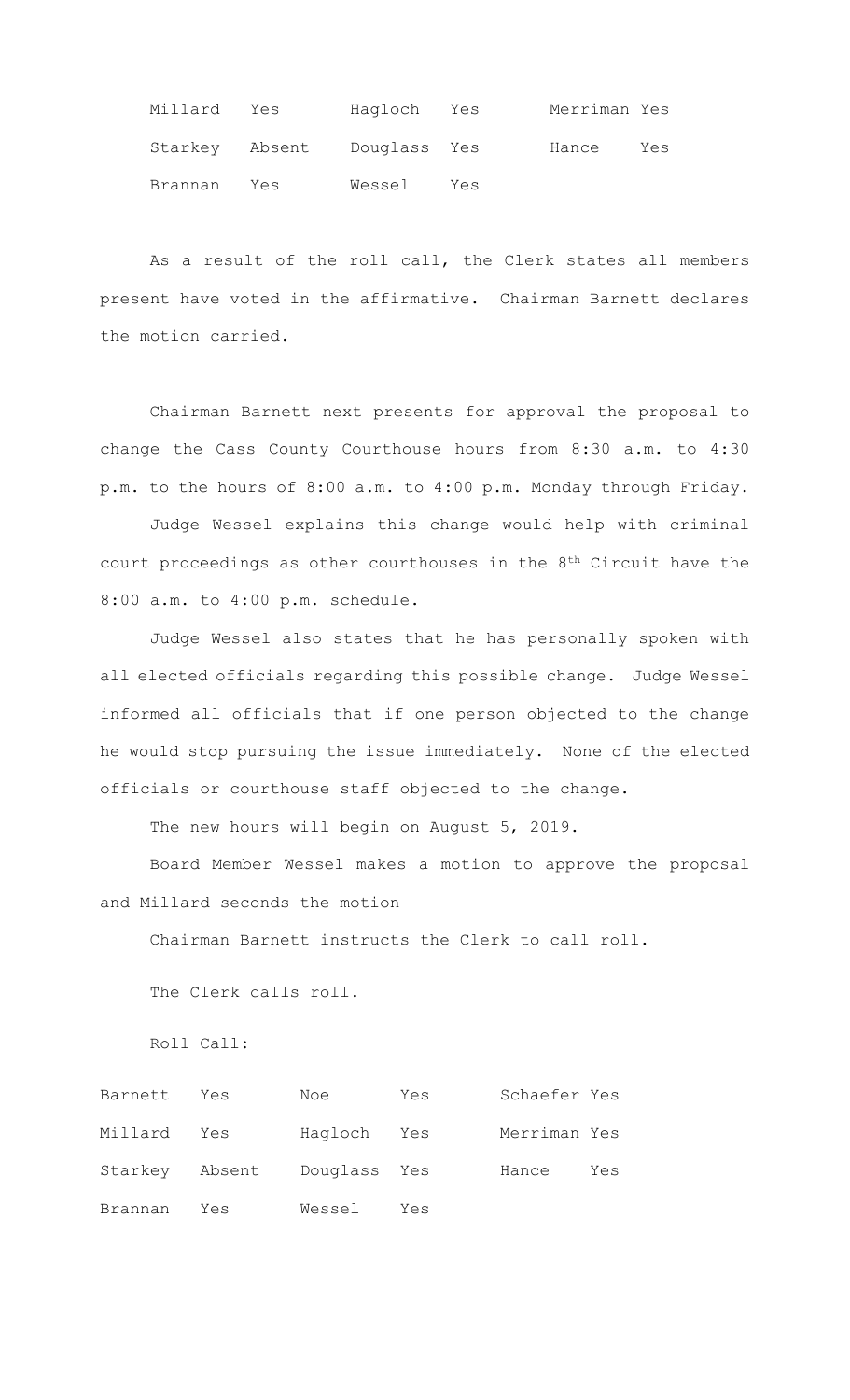As a result of the roll call, the Clerk states all members present have voted in the affirmative. Chairman Barnett declares the motion carried.

Chairman Barnett next presents for approval Mayor Tim Richards request for police presence in Chandlerville.

Mayor Richards requested increased police presence for eight hours on Friday evenings as well as eight hours on Saturday evenings. Ohrn explains that this schedule is not feasible. He instead recommends that an officer be present two to three hours every day. These hours would rotate from day to evening shifts throughout the week.

Sheriff Ohrn reports the Village has approved a budget of \$20.00 an hour for 20 hours a week. Ohrn believes this amount is fair.

Chairman Barnett states he will have John Alvarez, Cass County States Attorney, review the contract. Once the Chandlerville Village Attorney and the States Attorney are in agreement of the contract, Chairman Barnett would then sign the contract to begin service.

Douglass asks Ohrn if this increased presence would be a hardship on the Cass County Sheriff's Office. Ohrn states it would not be a burden as they are already required to respond to any calls in Chandlerville.

Chairman Barnett asks Ohrn if he knows of a start date listed on the contract. Ohrn estimates the start date to be in the month of June and ending October 2019.

Merriman makes a motion to authorize Chairman Barnett to sign the approved contract and Douglass seconds the motion.

Chairman Barnett directs the Clerk to call roll. The Clerk calls roll.

Roll Call: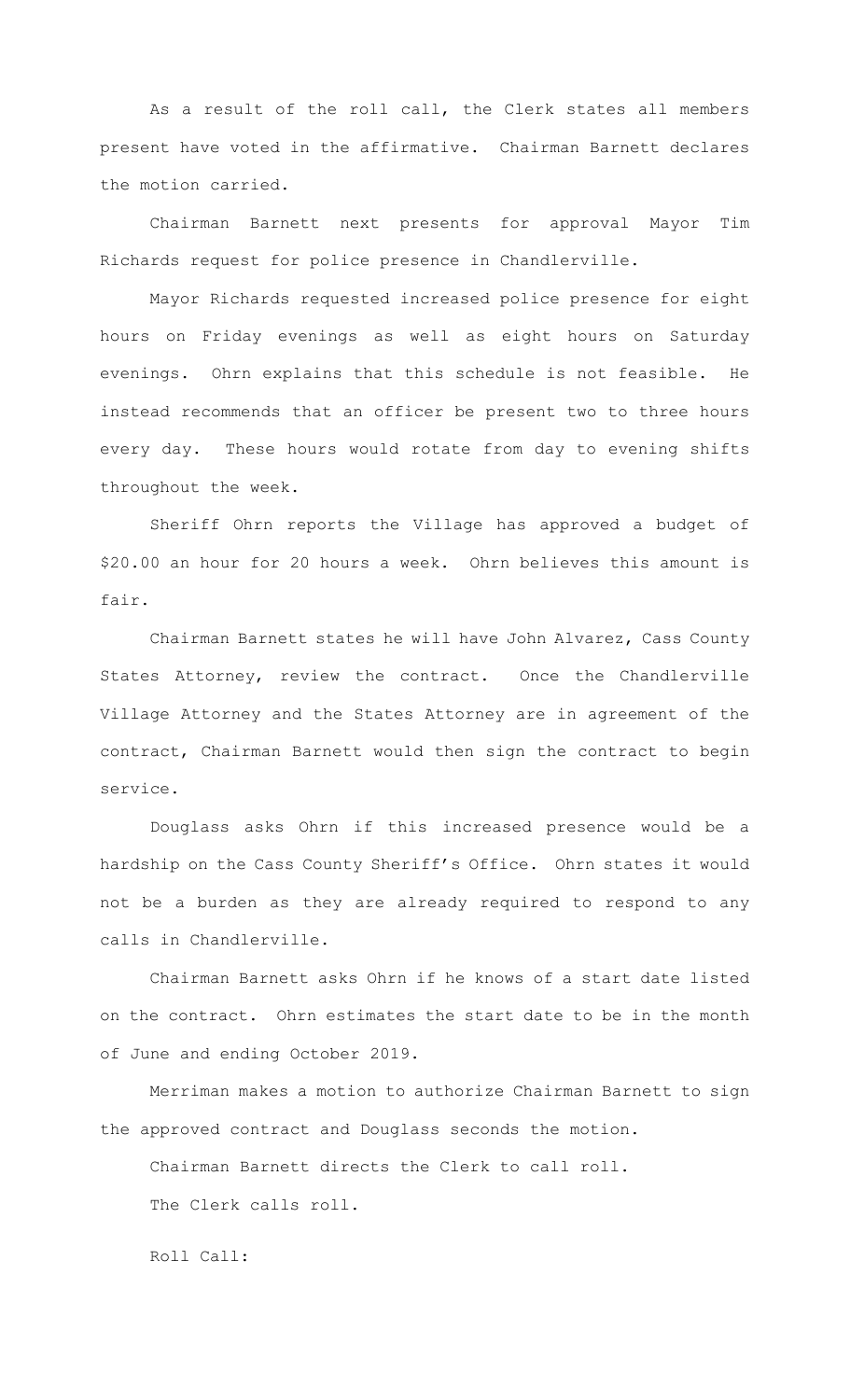| Barnett Yes |     | Noe                         | Yes | Schaefer Yes |     |
|-------------|-----|-----------------------------|-----|--------------|-----|
| Millard Yes |     | Haqloch Yes                 |     | Merriman Yes |     |
|             |     | Starkey Absent Douglass Yes |     | Hance        | Yes |
| Brannan     | Yes | Wessel                      | Yes |              |     |

As a result of the roll call, the Clerk states all members present have voted in the affirmative. Chairman Barnett declares the motion carried.

Chairman Barnett next asks if there is any other new business to be discussed.

There is no other new business

The Clerk next presents the monthly reports of the Sheriff, Treasurer, County Clerk, Circuit Clerk, Zoning Officer, Death Examiner, Maintenance Engineer, and State's Attorney.

Hagloch makes a motion to receive the monthly reports and Brannan seconds the motion. The vote is by acclamation and declared carried.

The Clerk next presents the semi-annual reports for the County Clerk, Circuit Clerk, Sheriff, and Treasurer.

Schaefer makes a motion to approve the semi-annual reports and Millard seconds the motion. The vote is by acclamation and declared carried.

The approval of claims is presented by Chairman Barnett. A motion to approve the claims is made by Douglass and seconded by Brannan. Chairman Barnett directs the Clerk to call roll.

The Clerk calls roll.

Roll Call:

| Barnett        | Yes | Noe          | Yes | Hance        | Yes |
|----------------|-----|--------------|-----|--------------|-----|
| Millard Yes    |     | Hagloch Yes  |     | Schaefer Yes |     |
| Starkey Absent |     | Douglass Yes |     | Merriman Yes |     |